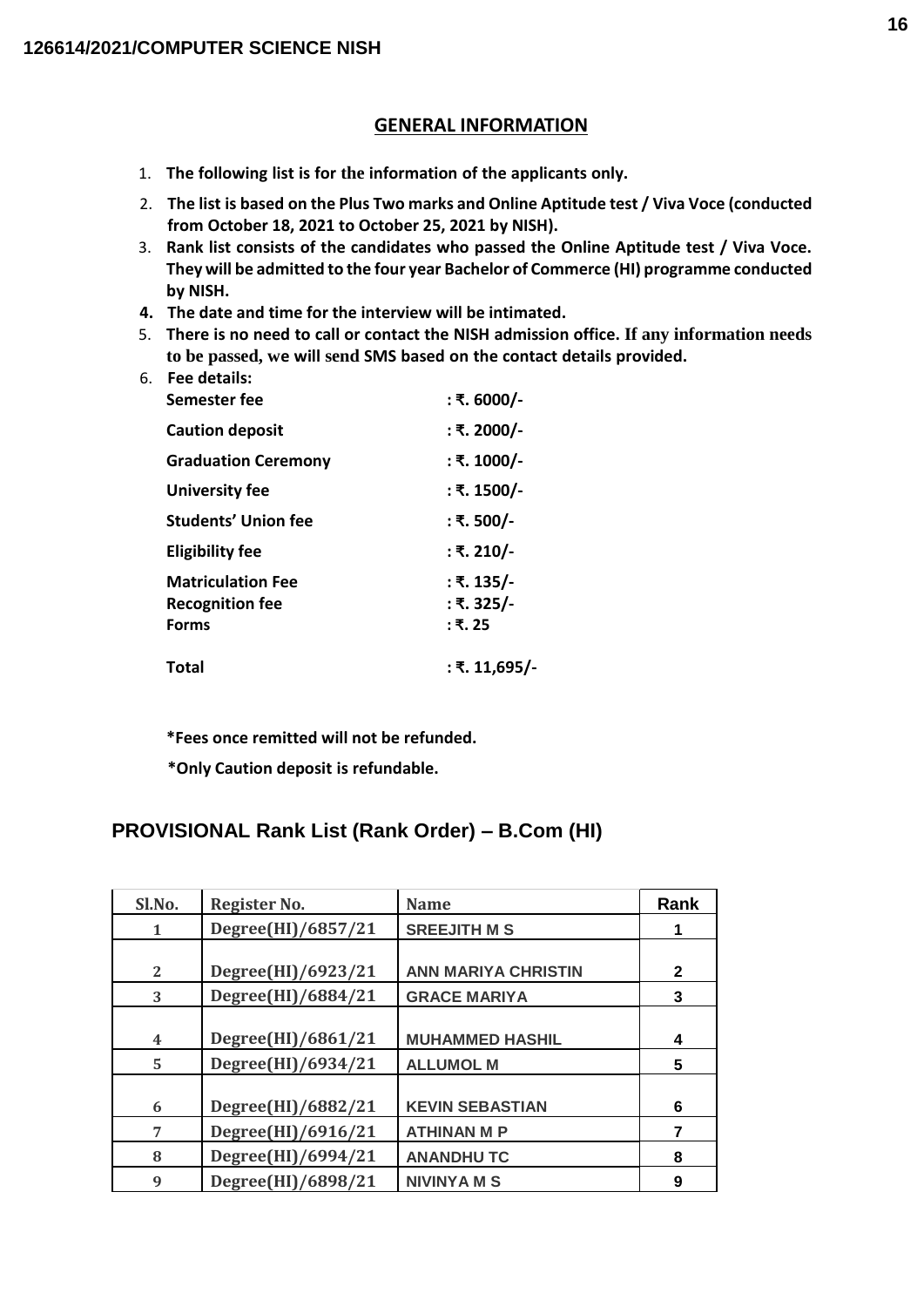| 10 | Degree(HI)/6968/21 | <b>DEVIKA DAS</b>            | 10 |
|----|--------------------|------------------------------|----|
| 11 | Degree(HI)/6979/21 | <b>SHAMON ANAS</b>           | 11 |
| 12 | Degree(HI)/6893/21 | <b>ALBIN TONY</b>            | 12 |
| 13 | Degree(HI)/6858/21 | <b>AKSHAY S</b>              | 13 |
| 14 | Degree(HI)/6938/21 | <b>FATHIMA P M</b>           | 14 |
|    |                    |                              |    |
| 15 | Degree(HI)/6854/21 | <b>SOORYA PANICKER SD</b>    | 15 |
| 16 | Degree(HI)/7035/21 | <b>PRAVEEN V P</b>           | 16 |
| 17 | Degree(HI)/6990/21 | <b>SHAMLEEDRAHMAN VK</b>     | 17 |
| 18 | Degree(HI)/6889/21 | <b>MOHAMMED AFSAL PK</b>     | 18 |
| 19 | Degree(HI)/6953/21 | <b>RIJO REJI</b>             | 19 |
|    |                    |                              |    |
| 20 | Degree(HI)/6915/21 | <b>ARCHANA S NATH</b>        | 20 |
| 21 | Degree(HI)/7026/21 | <b>DEVADARSH</b>             | 21 |
|    |                    |                              |    |
| 22 | Degree(HI)/6954/21 | <b>ARYA A CHANDRAN</b>       | 22 |
| 23 | Degree(HI)/6927/21 | <b>ATHUL CHRISTIN</b>        | 23 |
| 24 | Degree(HI)/7020/21 | <b>KARTHIKA SURESH</b>       | 24 |
| 25 | Degree(HI)/7050/21 | <b>MUHAMMED ABID E A</b>     | 25 |
| 26 | Degree(HI)/6914/21 | <b>APARNA S NATH</b>         | 26 |
| 27 | Degree(HI)/6929/21 | <b>ROHITH V G</b>            | 27 |
| 28 | Degree(HI)/6894/21 | <b>PRIYA MISHRA</b>          | 28 |
| 29 | Degree(HI)/6939/21 | <b>JISHNU SM</b>             | 29 |
|    |                    |                              |    |
| 30 | Degree(HI)/7018/21 | <b>DAWN MATHEW SEBASTIAN</b> | 30 |
| 31 | Degree(HI)/6925/21 | <b>SACHIN S SAJI</b>         | 31 |
| 32 | Degree(HI)/6899/21 | <b>AARON PS</b>              | 32 |
| 33 | Degree(HI)/6995/21 | <b>ARJUNS</b>                | 33 |
| 34 | Degree(HI)/6974/21 | <b>MEENAKSHI A H</b>         | 34 |
| 35 | Degree(HI)/6888/21 | <b>ALPHIN ALEX</b>           | 35 |
| 36 | Degree(HI)/6887/21 | <b>RIYON PRINCE</b>          | 36 |
| 37 | Degree(HI)/6913/21 | <b>GLORIA N JOLLY</b>        | 37 |
| 38 | Degree(HI)/6958/21 | <b>ANN JOSEPH V S</b>        | 38 |
| 39 | Degree(HI)/6876/21 | <b>SHUBHAM CHAUHAN</b>       | 39 |
| 40 | Degree(HI)/7049/21 | <b>SUBITHA A</b>             | 40 |
| 41 | Degree(HI)/7004/21 | NITESH KUMAR YADAV           | 41 |
| 42 | Degree(HI)/6932/21 | <b>VIMAL RAJAN R</b>         | 42 |
| 43 | Degree(HI)/7043/21 | <b>AKASH S</b>               | 43 |
| 44 | Degree(HI)/6970/21 | <b>MOHAMMAD FAIZ</b>         | 44 |
| 45 | Degree(HI)/6878/21 | <b>PREETI RAJ</b>            | 45 |
|    |                    |                              |    |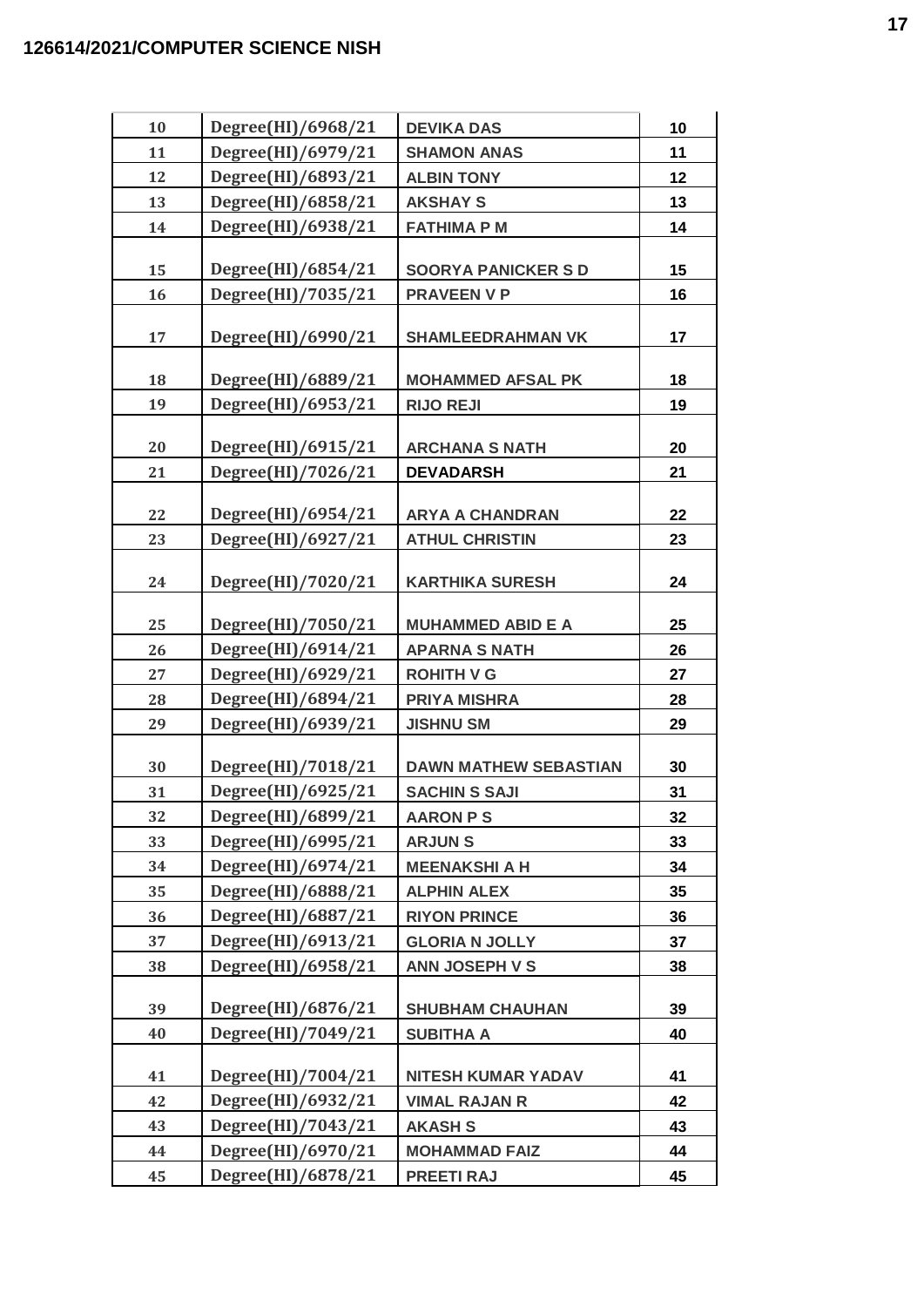| 46 | Degree(HI)/7015/21 | <b>CHEJERLA SOWMYA SRI</b> | 46 |
|----|--------------------|----------------------------|----|
| 47 | Degree(HI)/7023/21 | <b>SANCHITA BARACK</b>     |    |

# **PROVISIONAL Rank List (Alphabetical Order) – B.Com (HI)**

| Sl. No.                 | Register No.       | <b>Name</b>                  | Rank           |
|-------------------------|--------------------|------------------------------|----------------|
| $\mathbf{1}$            | Degree(HI)/6899/21 | <b>AARON PS</b>              | 32             |
| $\overline{2}$          | Degree(HI)/7043/21 | <b>AKASH S</b>               | 43             |
| 3                       | Degree(HI)/6858/21 | <b>AKSHAY S</b>              | 13             |
| $\overline{\mathbf{4}}$ | Degree(HI)/6893/21 | <b>ALBIN TONY</b>            | 12             |
| 5                       | Degree(HI)/6934/21 | <b>ALLUMOL M</b>             | 5              |
| 6                       | Degree(HI)/6888/21 | <b>ALPHIN ALEX</b>           | 35             |
| $\overline{7}$          | Degree(HI)/6994/21 | <b>ANANDHUTC</b>             | 8              |
| 8                       | Degree(HI)/6958/21 | <b>ANN JOSEPH V S</b>        | 38             |
|                         |                    |                              |                |
| 9                       | Degree(HI)/6923/21 | <b>ANN MARIYA CHRISTIN</b>   | $\mathbf 2$    |
| 10                      | Degree(HI)/6914/21 | <b>APARNA S NATH</b>         | 26             |
| 11                      | Degree(HI)/6915/21 | <b>ARCHANA S NATH</b>        | 20             |
| 12                      | Degree(HI)/6995/21 | <b>ARJUNS</b>                | 33             |
|                         |                    |                              |                |
| 13                      | Degree(HI)/6954/21 | <b>ARYA A CHANDRAN</b>       | 22             |
| 14                      | Degree(HI)/6916/21 | <b>ATHINAN M P</b>           | $\overline{7}$ |
| 15                      | Degree(HI)/6927/21 | <b>ATHUL CHRISTIN</b>        | 23             |
| 16                      | Degree(HI)/7015/21 | <b>CHEJERLA SOWMYA SRI</b>   | 46             |
| 17                      | Degree(HI)/7018/21 | <b>DAWN MATHEW SEBASTIAN</b> | 30             |
| 18                      | Degree(HI)/7026/21 | <b>DEVADARSH</b>             | 21             |
| 19                      | Degree(HI)/6968/21 | <b>DEVIKA DAS</b>            | 10             |
| 20                      | Degree(HI)/6938/21 | <b>FATHIMA P M</b>           | 14             |
| 21                      | Degree(HI)/6913/21 | <b>GLORIA N JOLLY</b>        | 37             |
| 22                      | Degree(HI)/6884/21 | <b>GRACE MARIYA</b>          | $\mathbf{3}$   |
| 23                      | Degree(HI)/6939/21 | <b>JISHNU SM</b>             | 29             |
| 24                      | Degree(HI)/7020/21 | <b>KARTHIKA SURESH</b>       | 24             |
| 25                      | Degree(HI)/6882/21 | <b>KEVIN SEBASTIAN</b>       | 6              |
| 26                      | Degree(HI)/6974/21 | <b>MEENAKSHI A H</b>         | 34             |
| 27                      | Degree(HI)/6970/21 | <b>MOHAMMAD FAIZ</b>         | 44             |
| 28                      | Degree(HI)/6889/21 | <b>MOHAMMED AFSAL PK</b>     | 18             |